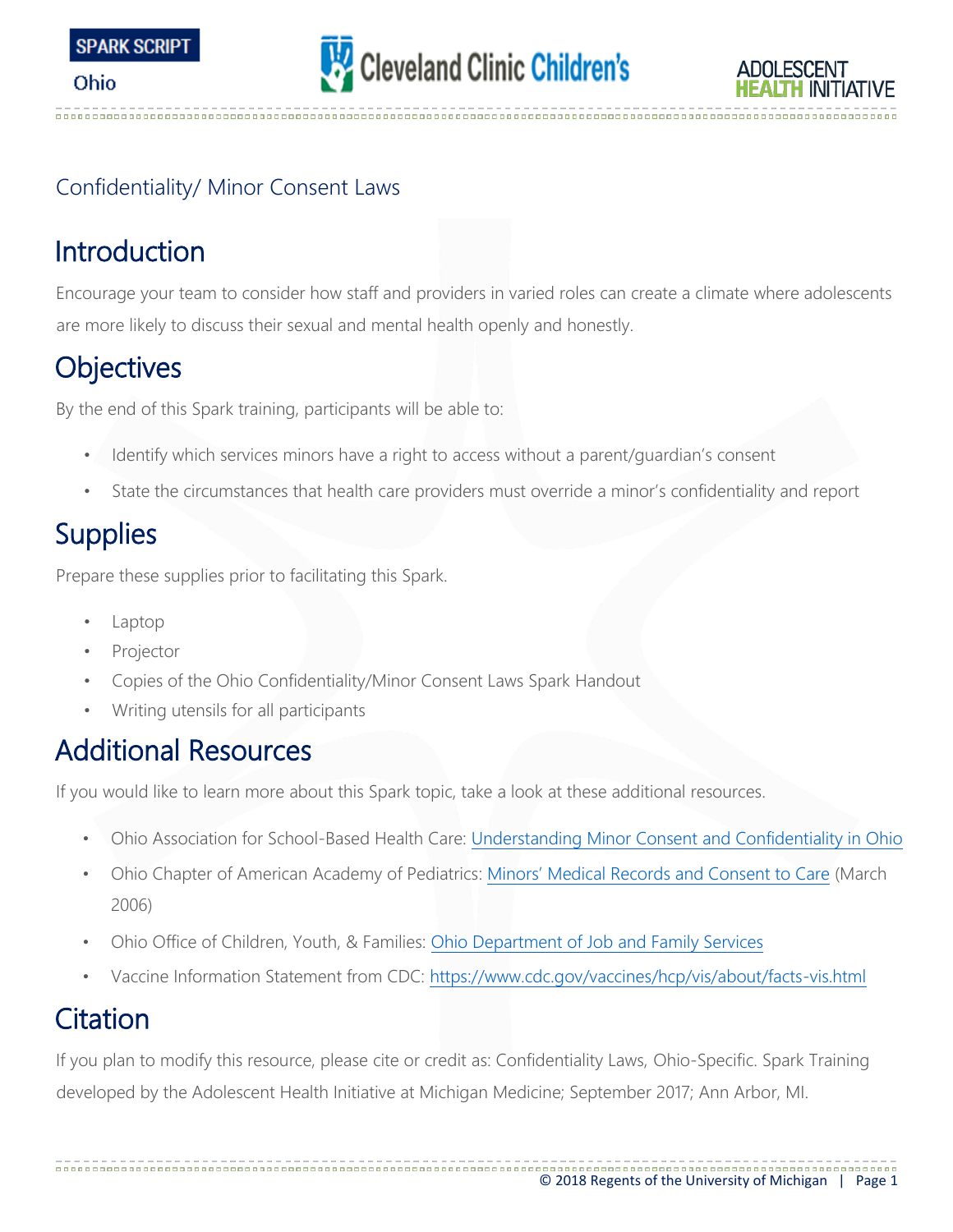

# Cleveland Clinic Children's





# Intro/Hook  $\bigcirc$  (3 minutes)

### 1 – TITLE SLIDE

Today we are going to do a 15-minute mini-training, also called a Spark. As youth-serving professionals, it is important that we understand adolescent confidentiality and minor consent. This training is intended to be an overview of the most relevant laws on confidential services for teens.

Each person here will have times where we need to know and comply with consent and confidentiality laws, though it's different for our various roles. For each law and scenario we discuss, try to think about how it applies to your role. To get us started, let's review a case scenario.

#### 2 – CASE SCENARIO: SHAY

This is Shay, who is 15. She is here today because of a sore throat. During her visit the clinician found out that she is concerned about having an STI. Shay says she is worried her mother will kick her out of the house if she knows Shay is sexually active. How does the right to confidentiality help or hurt Shay?

Give participants a moment to respond to the question on the slide. You may choose to have discussion here or just have people think about it.

**COD** Usually, not all of this patient information is available to everyone who comes into contact with her. When we know more details about a patient, does it affect how we feel about the patient's right to confidentiality? Even though we know the law says we need to provide certain confidential services to teens without a parent's permission, it can be challenging when we think parents should be involved. What can go wrong if we accidentally break confidentiality?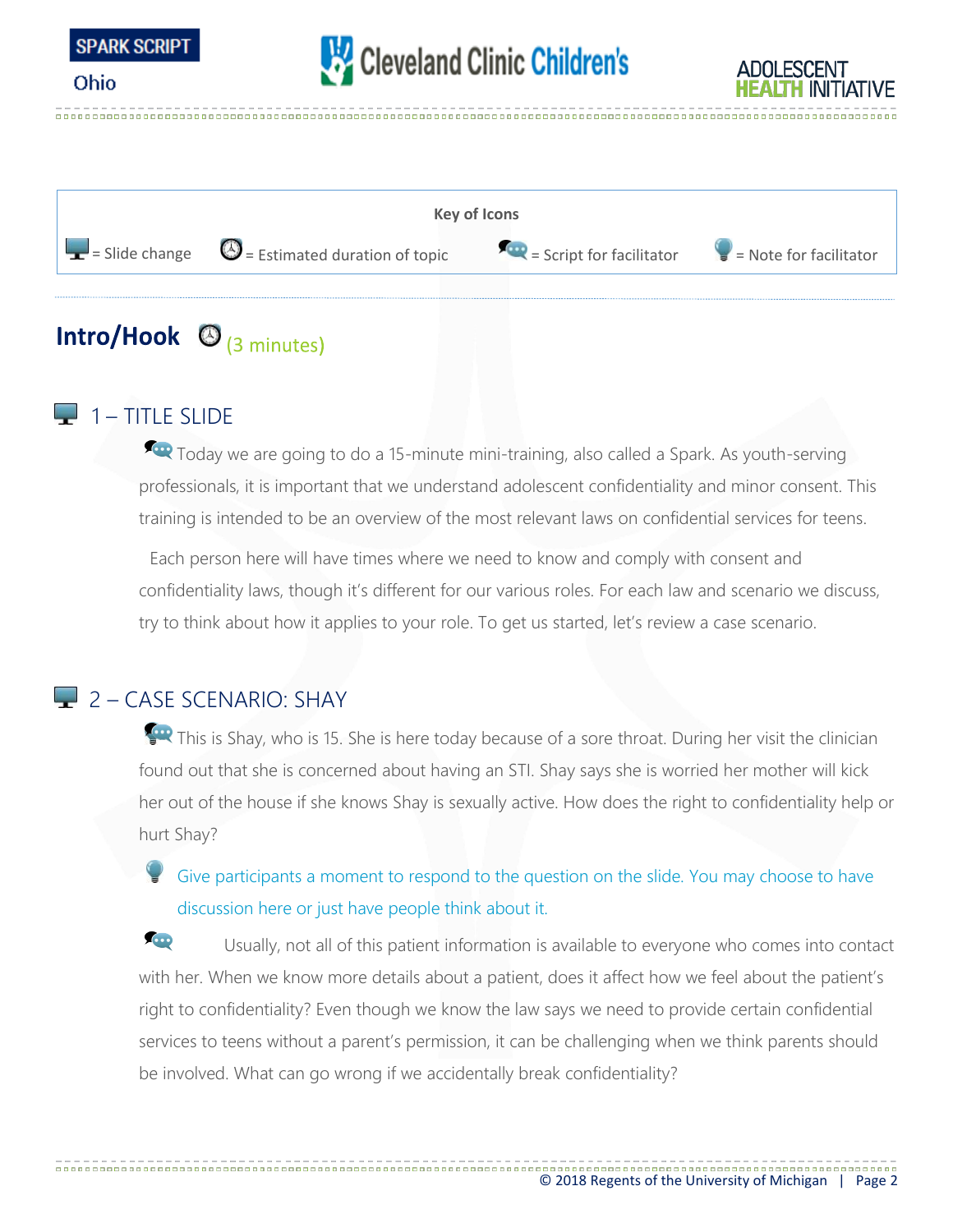

Have a couple of people respond briefly. Main point: If we don't follow the laws, it can have a negative impact on teens.

**SED** Many teens choose to include their parent or guardian in decisions about their health. For some teens, however, having the option of certain confidential services makes it more likely that they will seek care when they need it. For instance, Shay would probably be more likely to get tested for STIs and possibly get a method of contraception if she's assured her mother's permission is not required.

# Key Concepts <sup>(11 minutes)</sup>

## **3** – IMPORTANT DEFINITIONS

Before we review the laws, it's important to recognize the difference between consent and confidentiality.

- Consent is permission to act. In general, a parent or legal guardian must give their permission or "consent" – before their minor child can receive a medical service. However, there are important exceptions where a minor can consent to their own care, without a parent's permission. We will discuss these exceptions today.
- Confidentiality refers to how health care providers and staff keep certain information private.
- Consent does not equal confidentiality.

o Even if a minor is allowed to consent to a service without a parent's permission, it does not necessarily mean that the provider is required to keep it confidential.

o So, laws can protect a minor's right to access a specific service, like contraception, but

often, it's up to health care providers and staff to protect a minor's confidentiality.

## $\Box$  4 – OH LAW: PARENTAL CONSENT EXCEPTIONS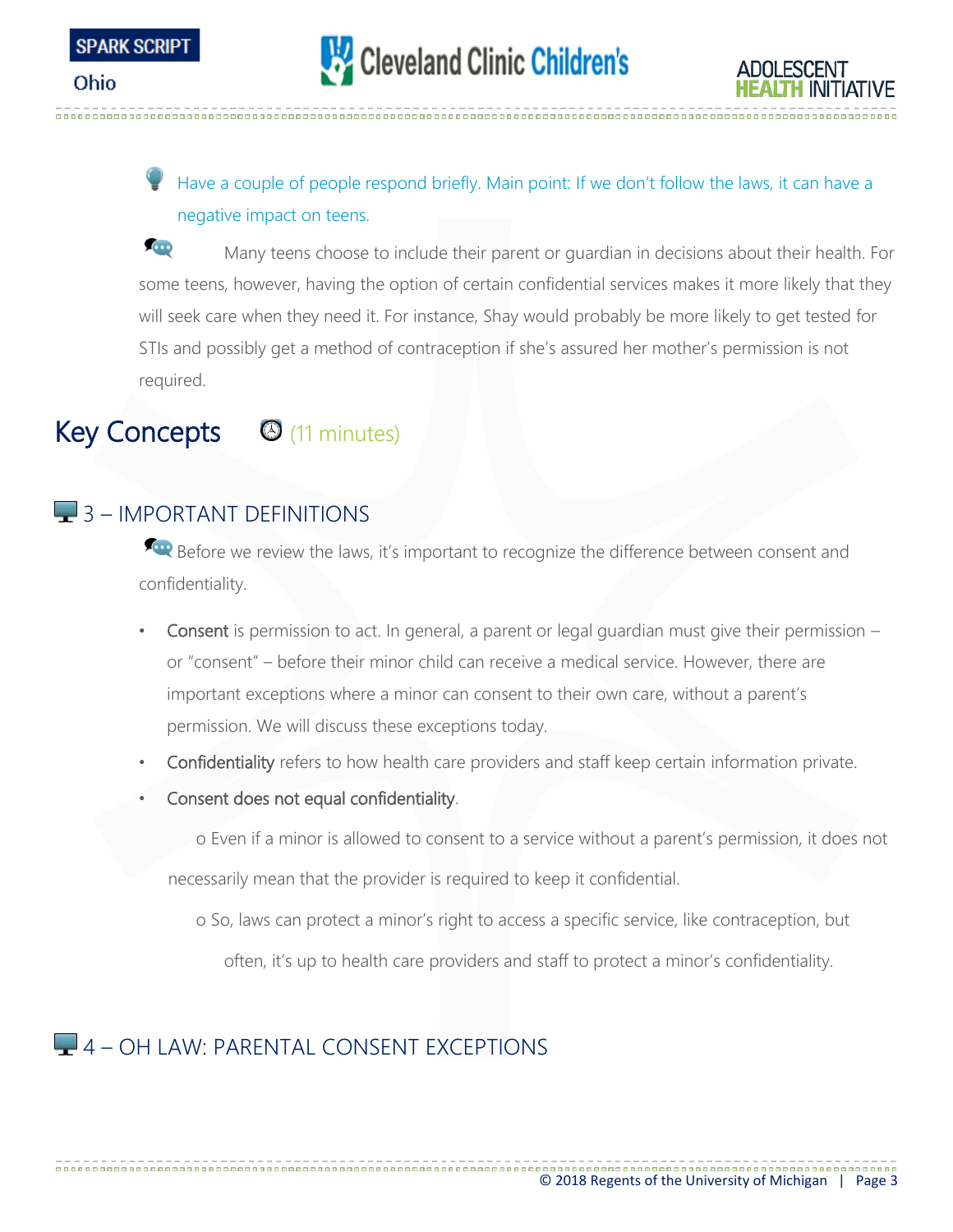

**CON** As this slide says, a parent or legal guardian must provide consent on behalf of a minor (under age 18) before health care services are provided, with several important exceptions.

The exceptions are based on either:

- Status (for example, legal independence from parents/guardians), or
- The type of service requested (such as certain sexual health services).

Pass out the "Ohio Minor Consent & Confidentiality Laws" handout.

#### **5** – OH LAW: MINOR CONSENT BASED ON STATUS

**FOD** Here's a handout that explains Ohio's minor consent and confidentiality laws. As we see in the top section, Ohio law allows certain minors to consent to services based on their status. This includes:

- A minor may consent to health care services without a parent/guardian's permission if they are:
	- o 15 years of age or older and
	- o living apart from their parents and
	- o managing their own financial affairs.
- They can also consent to any services if they're legally married.
- A minor who is sentenced to the youthful offender system may consent to their own care.
- You'll notice that a pregnant minor may consent to prenatal, delivery, and post-delivery care.
- A minor who is the survivor of a sexual offense may consent to exams and treatment relating to the offense. However, when a minor has been assaulted, the provider must first attempt to notify a parent or guardian. If the attempt is not successful, the provider can still provide care.

Are there any questions about the status of minors who can consent to services without a parent or guardian's permission?

## **F** 6– OH LAW: MINOR CONSENT BASED ON SERVICE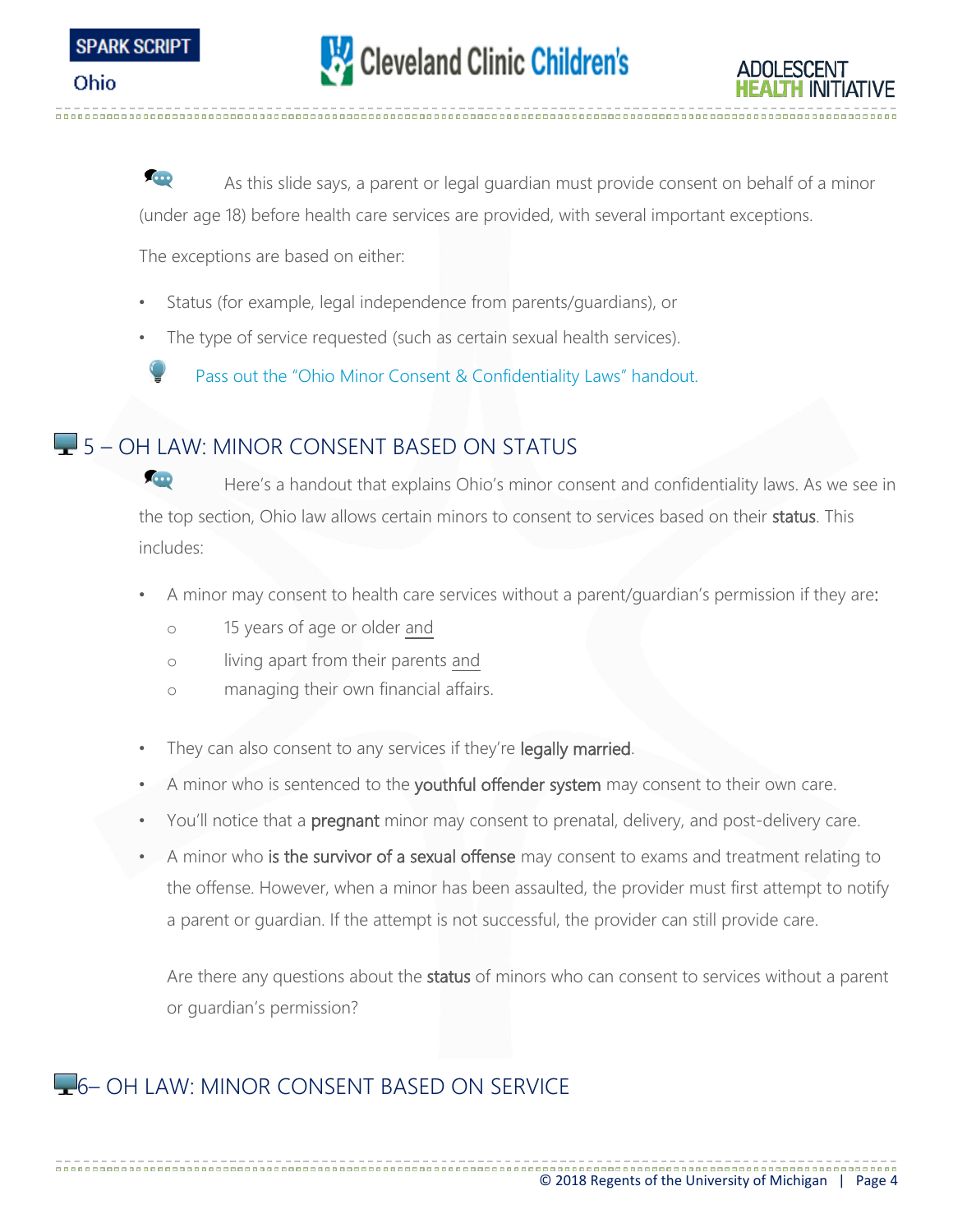

Note: statements are animated to appear one after each click, with the answer showing after the last click. Read each statement aloud before advancing to the next one.

**POINT** Now let's look at the services any minors can receive without parental or quardian consent.

#### Advance slide

1. Pregnancy testing and prenatal care, like we just discussed.

#### Advance slide

2. Birth control information and supplies. There is a growing body of research that shows that sexually active young people are more likely to use birth control if they are assured that they don't need to involve a parent.

#### Advance slide

3. Testing, treatment, and prevention of sexually transmitted infections (STIs), including HIV. However, note that the provider must encourage the patient to involve a parent or guardian. Encouraging a minor to involve a parent or guardian in their health care is often a best practice.

#### Advance slide

4. Substance use disorder treatment, including for alcohol or drug abuse. Note that this excludes opioid replacement therapy.

#### Advance slide

5. A minor may consent to an abortion without a parent's consent, but the parent, guardian, or a relative must be notified at least 48 hours in advance.

- a. This is governed by Ohio's Parental Notification Act.
- b. The Act includes very specific requirements about who must be notified, the form of the notice, who may deliver it, when the 48 hours begins, etc.
- c. The law includes exceptions to the notice requirement, such as in the case of an emergency.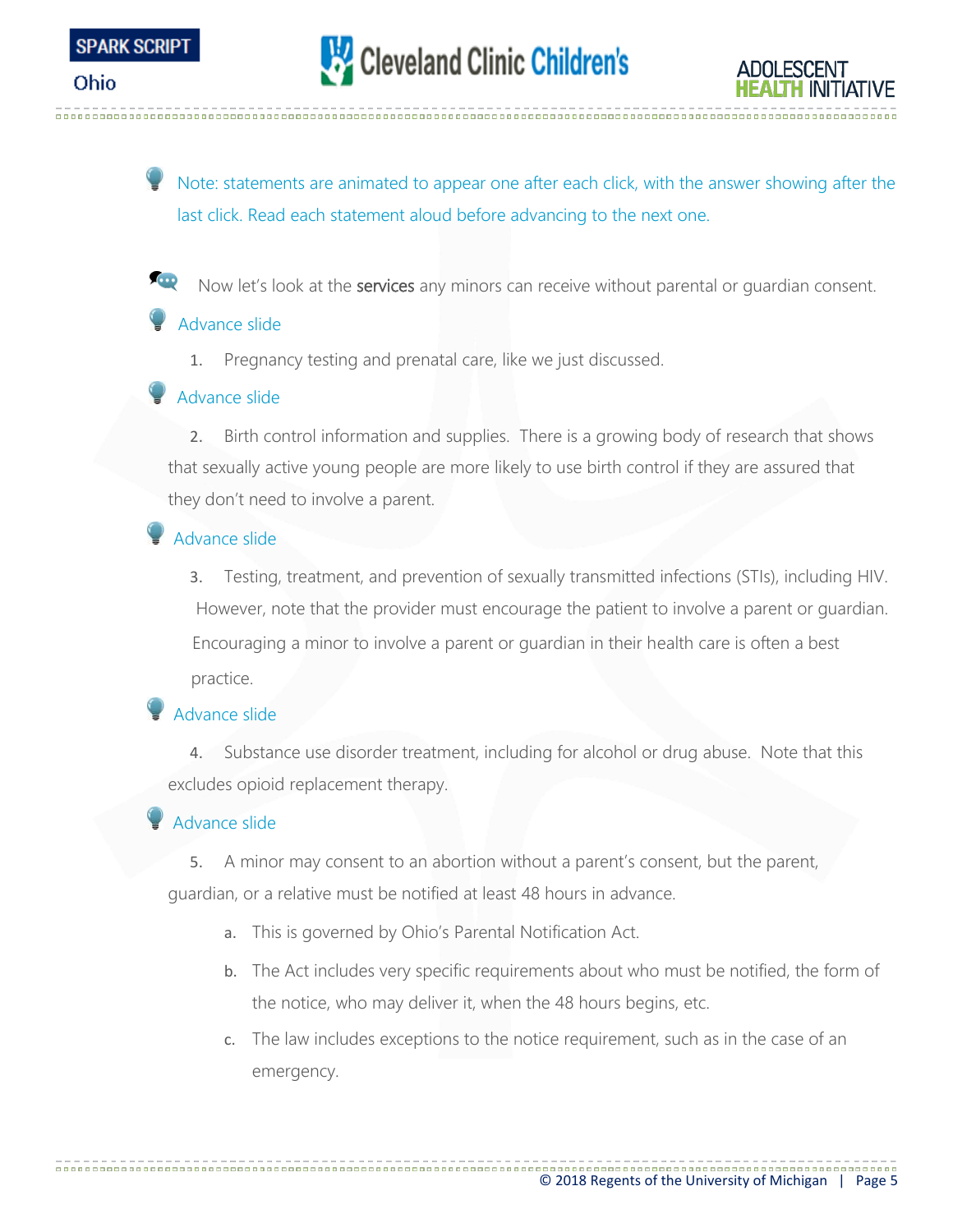d. The bottom line is that if you're facing a situation where a minor is seeking an abortion without parental consent, you should review the law and consider whether you need to consult legal counsel.

#### Advance slide

6. Finally, patients age 15 and up can access mental health services without parental/guardian consent. This includes both outpatient and inpatient services.

Are there any questions?

## **4**7 – HPV VACCINATIONS & MENTAL HEALTH MEDS

Can a minor in the state of Ohio give consent for the HPV vaccine? Ohio is silent on HPV, unlike California, that interprets getting an HPV vaccination as a protected reproductive health service.

So the answer in Ohio is no. A minor cannot consent for the HPV vaccine. To get any vaccine, a parent or legal guardian must sign that they received a vaccine information statement (VIS).

On your handout, you'll see this toward the bottom. Note that mental health medications also require a parent or guardian's consent.

## $-8 - RFPORTING$

Now we're going to review when a minor's confidentiality must be breached. Health care providers must override the minor's confidentiality and report…

o If the minor poses a danger to themselves or others; also

o A behavioral health service provider must contact a parent/guardian if the information is essential to making an informed medical decision for the minor.

## 9 – CASE SCENARIO: SHAY

Let's go back to our 15-year-old patient, Shay, and answer these questions together as I read through them.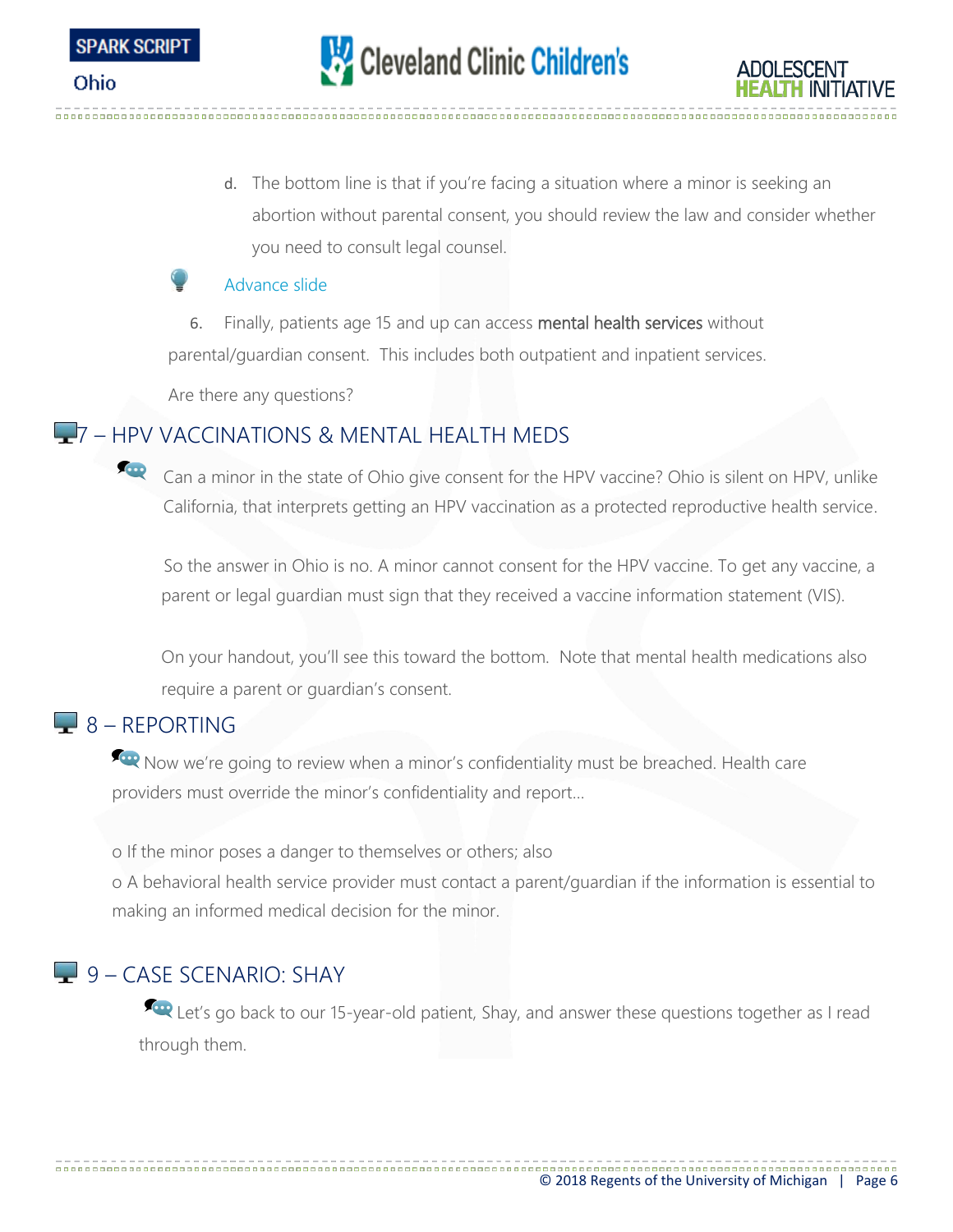

- Can Shay receive STI testing without a parent's permission? [Answer: Yes, but the provider must encourage her to involve a parent or guardian.]
- Can she receive STI treatment? [Answer: Yes, but again, the provider must encourage her to involve a parent or guardian.]
- Can she receive preventive care, such as an HPV vaccine? What about condoms or other contraception? [Answer: She can't get an HPV vaccine without her mother's consent, but she can get condoms or other contraception without her mother's consent.]

A final note about Shay. If she uses her mother's insurance, any health information may be disclosed in an explanation of benefits (EOB) form that could be sent to her parents. For maximum confidentiality, a minor may go to a provider that is able to provide services without billing insurance, like a Title Ten clinic. The Spark on Confidentiality Best Practices covers more strategies to ensure confidential services for minors.

#### $\Box$  10 – ACCESSING RECORDS

**SED** In general, a minor's parent/legal guardian is authorized to access the minor's medical records. However, a minor's confidentiality may be protected if:

- 1. The parent/guardian's consent was not required for the service. So, for any of the special confidential services we've discussed today, a health care provider or staff is allowed to protect a minor's confidentiality.
- 2. The parent/guardian consented to a confidential relationship between the minor and health care provider.
- 3. The health care provider believes the minor is being abused or neglected by the person requesting information or may be harmed by disclosure of information to that person.

# Application  $\bigcirc$ <sub>(1 minute)</sub>